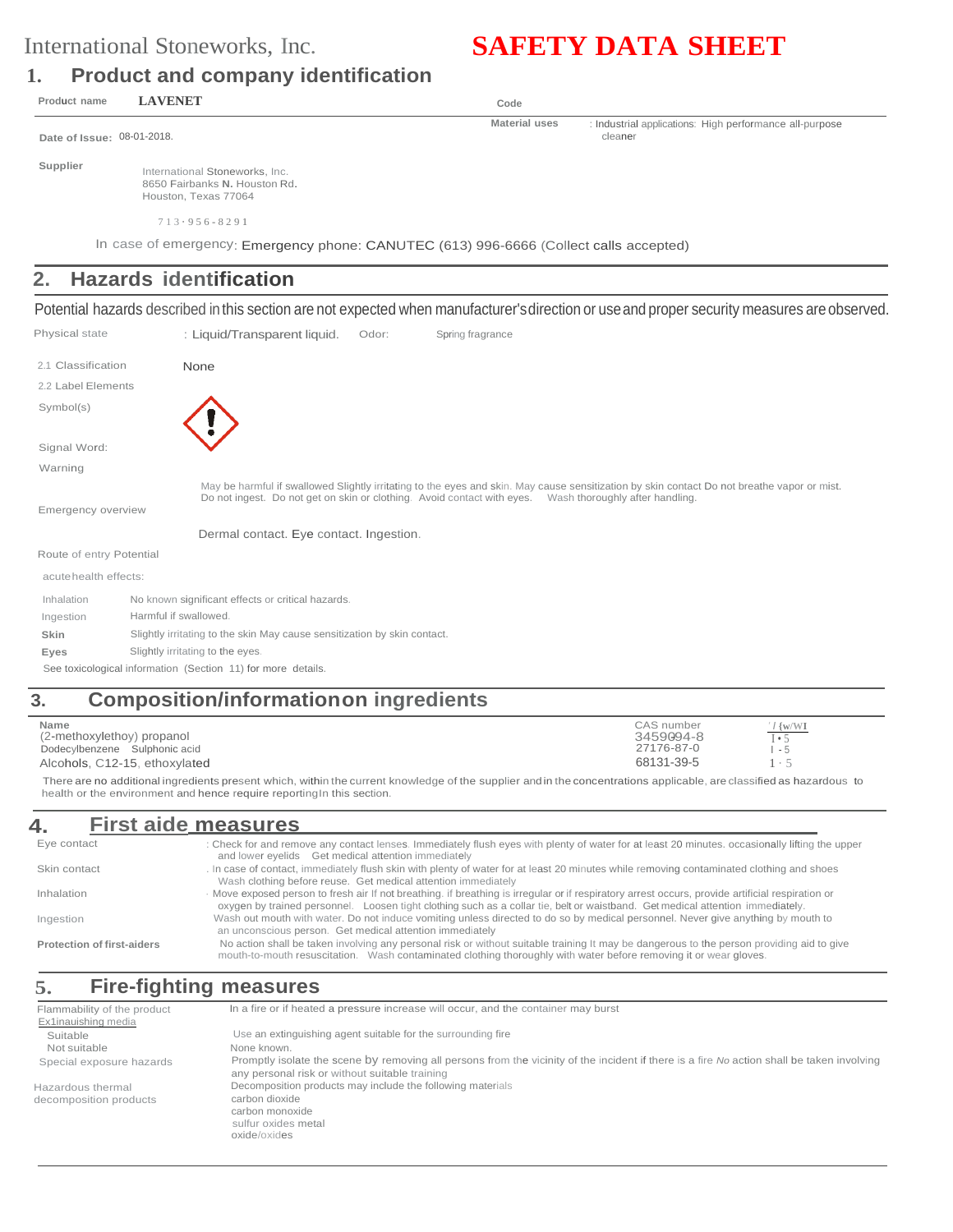### **5. Fire-fighting measures**

**Special protective equipment for fire-fighters**

Fire-fighters should wear appropriate protective equipment and self-contained breathing apparatus (SCBA) with a full face-piece operated in positive pressure mode.

#### **6. Accidental release measures**

- **Personal precautions** Environmental precautions Methods for cleaning up *:* No action shall be taken involving any personal risk or without suitable training. Evacuate surrounding areas. Keep unnecessary and unprotected personnel from entering. Do not touch or walk through spilled material. Avoid breathing vapor or mist. Provide adequate ventilation Wear appropriate respirator when ventilation is inadequate. Put on appropriate personal protective equipment (see Section 8). : Avoid dispersal of spilled material and runoff and contact with soil, waterways, drains and sewers Inform the relevant authorifes if the product has caused environmental pollution (sewers, Waterways, soil or air). **Small spill** Large spill Stop leak if without risk. Move containers from spill area. Dilute with water and mop up if water-soluble Alternatively, or if water -insoluble. Absorb with an Inert dry material and place in an appropriate waste disposal container. Dispose of via a licensed waste disposal contractor Stop leak if without risk. Move containers from spill area. Approach release from upwind. Prevent entry into sewers. water courses. basements or confined
	- areas. Wash spillages into *an* effluent treatment plant or proceed as follows. Contain and collect spillage with non-combustible. absorbent material e.g. sand. earth. vermiculite or diatomaceous earth and place in container for disposal according to local regulations (see Section 13). Dispose of via a licensed waste disposal contractor. Contaminated absorbent material may pose the same hazard as the spilled product Note: see Section 1 for emergency contact information and Section 13 for waste disposal.

### **7. Handling and storage**

**Handling** Put on suggested personal protective equipment when handling the product. Avoid contact with skin and eyes. Do not ingest. This product Is formulated for commercial. institutional and industrial uses only.

Storage Store in cool ventilated place. Keep container tightly closed when product is stored. Protect from freezing. Keep out of reach of children.

# **8. Exposure controls /personalprotection**

| Occupational exposure limits |                                                                                     |                                 | TWA (8, hours)           |       | STEL (15 mlns)                  |                          |       | Cellina |      |       |           |
|------------------------------|-------------------------------------------------------------------------------------|---------------------------------|--------------------------|-------|---------------------------------|--------------------------|-------|---------|------|-------|-----------|
| Ingredient                   | List name                                                                           | ppm                             | mg/m'                    | Other | ppm                             | mglm'                    | Other | ppm     | mg/m | Other | Notations |
| 2 methylethoxy) propanol     | US ACGIH 4/2014<br>AB 4/2009<br>BC 4/2014<br><b>ION 1/2013</b><br><b>IQC 1/2014</b> | 100<br>100<br>100<br>100<br>100 | 606<br>606<br>606<br>606 |       | 150<br>150<br>150<br>150<br>150 | 909<br>909<br>909<br>909 |       |         |      |       | ∣J        |
| [1] Absorbed through skin    |                                                                                     |                                 |                          |       |                                 |                          |       |         |      |       |           |

Consult local authorities for acceptable exposure limits.

| Engineering measures | General room ventilation is adequate for the use of this product.                                                             |
|----------------------|-------------------------------------------------------------------------------------------------------------------------------|
| Hygiene measures     | Wash hands, forearms and face thoroughly after handling chemical products Before eating smoking and using the lavatory and at |
|                      | the end of the working period. Appropriate techniques should be used to remove potentially contaminated clothing Contaminated |
|                      | work clothing should not be allowed out of the workplace. Wash contaminated clothing before reusing                           |
|                      |                                                                                                                               |

#### **Personal Protection**

| Respiratory | No specific protective equipment suggested                                                                                                       |
|-------------|--------------------------------------------------------------------------------------------------------------------------------------------------|
| Hands       | ft is suggested to use chemical impervious protective gloves when using this product                                                             |
| Eves        | It suggested to wear safety glasses when handling or using chemical products                                                                     |
| <b>Skin</b> | Personal protective equipment for the body should be selected based on the task being performed and the risks involved and should be approved by |
|             | a specialist before handling this product.                                                                                                       |

# **9. Physical and chemical properties**

| <b>Physical state</b>  | : Liquid. (Transparent liquid.                                     | Molecular formula       | · Not applicable | Flammable limits           | Not available                                                           |
|------------------------|--------------------------------------------------------------------|-------------------------|------------------|----------------------------|-------------------------------------------------------------------------|
| Color                  | <b>Blue</b>                                                        | Molecular weight        | Not applicable   | Burning rate               | : Not applicable.                                                       |
| Odor                   | : Spring fragrance.                                                | Vapor pressure          | : Not available. | <b>Burning time</b>        | Not applicable                                                          |
| Relative density       | : Not available                                                    | Vapor density           | : Not available  | Critical temperature       | Not available                                                           |
| pH                     | .6.7                                                               | Volatility              | : Not available  | Auto-ignition temperature  | . Not available                                                         |
| <b>Viscosity</b>       | : Not available                                                    | <b>Evaporation rate</b> | : Not available  | Flash point                | : [Product does not sustain<br>combustion)                              |
| Odor threshold         | : Not available                                                    | Ionicity (In water)     | : Anionic        | Dispersibility properties  | Dispersible in the following<br>materials: cold water and hot<br>water. |
| Solubility             | Easily soluble in the following materials cold water and hot water |                         |                  |                            |                                                                         |
| Melting/freezing point | Not available                                                      |                         |                  | Boiling condensation point | : Notavailable.                                                         |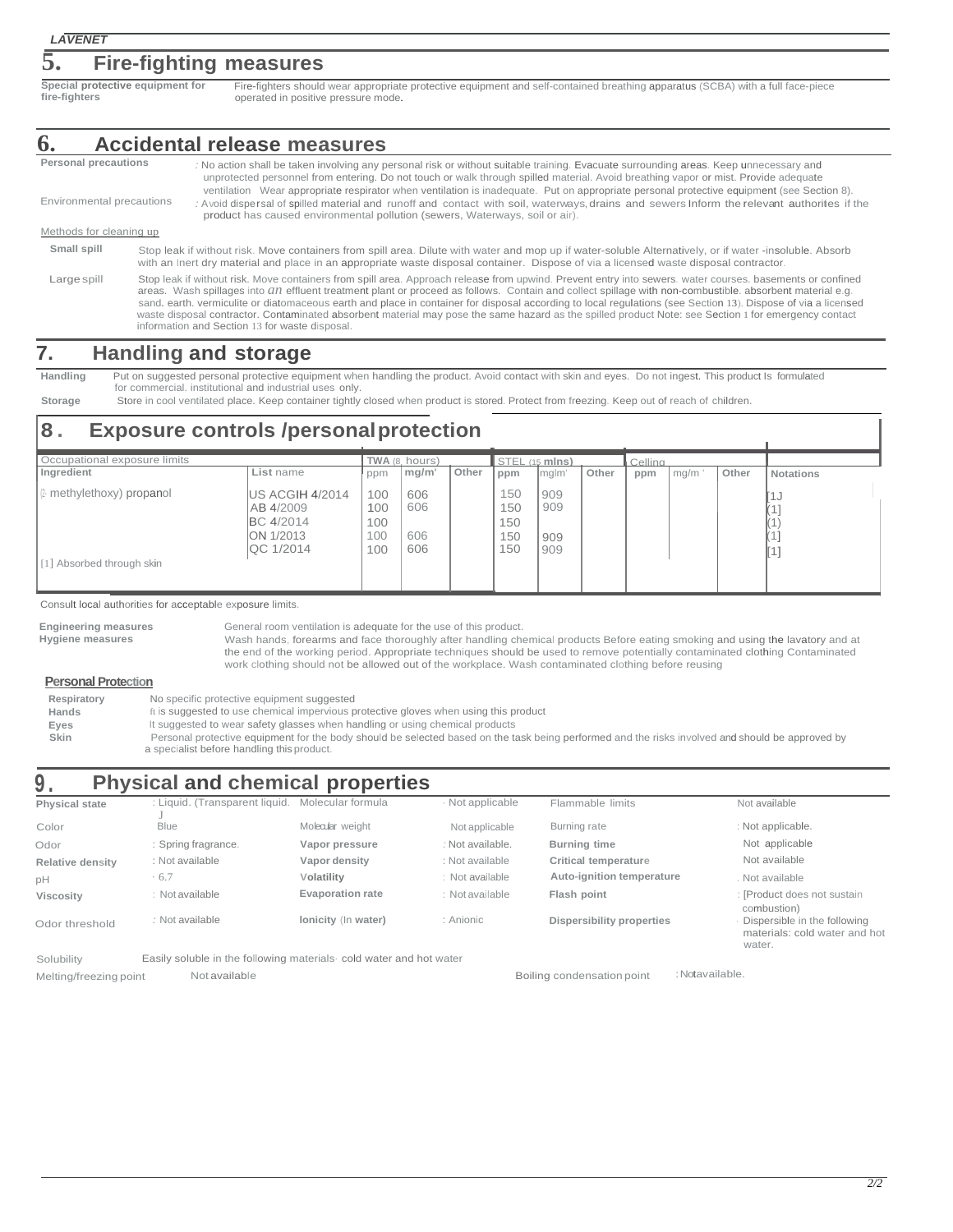### **10. Stability andreactivity**

| Chemical stability<br>Conditions to avoid | The product Is stable.<br>No specific data.                                                                                                                        |
|-------------------------------------------|--------------------------------------------------------------------------------------------------------------------------------------------------------------------|
|                                           |                                                                                                                                                                    |
| Materials to avoid                        | No specific data.                                                                                                                                                  |
|                                           | Slightly reactive or incompatible with the following materials: acids and alkalis.                                                                                 |
|                                           | Non-reactive or compatible with the following materials: oxidizing materials, reducing materials, combustible materials, organic materials,<br>metals and moisture |
| Hazardous decomposition<br>products       | Under normal conditions of storage and use, hazardous decomposition products should not be produced.                                                               |
| Possibility of hazardous<br>reactions     | Under normal conditions of storage and use. hazardous reactions will not occur                                                                                     |

# **11. Toxicological information**

#### The symptoms, hazards and situations described in this section are not expected when manufacturer's direction for use, proper security measures andgivenprofessional exposure limits arecorrectly followed.

Potent $\mathfrak g$ I chrome health effect  $\&$ 

| Chronic effects<br>Carcinogenicity<br>Mutagenicity<br>Teratogenlcity<br>Developmental effects<br>Fertility effects<br>Target organs | Once sensitized, a severe allergic reaction may occur when subsequently exposed to very Low levels<br>No known significant effects or critical hazards.<br>No known significant effects or critical hazards<br>No known significant effects or critical hazards<br>No known significant effects or critical hazards.<br>No known significant effects or critical hazards<br>Contains material which may cause damage to the following organs, mucous membranes, upper respiratory tract, skin, central nervous system<br>(CNS), eye lens or cornea stomach |
|-------------------------------------------------------------------------------------------------------------------------------------|------------------------------------------------------------------------------------------------------------------------------------------------------------------------------------------------------------------------------------------------------------------------------------------------------------------------------------------------------------------------------------------------------------------------------------------------------------------------------------------------------------------------------------------------------------|
|-------------------------------------------------------------------------------------------------------------------------------------|------------------------------------------------------------------------------------------------------------------------------------------------------------------------------------------------------------------------------------------------------------------------------------------------------------------------------------------------------------------------------------------------------------------------------------------------------------------------------------------------------------------------------------------------------------|

#### **Over-<Exposure signs/ symptoms**

| Inhalation | Not a usual way of absorption                                         |
|------------|-----------------------------------------------------------------------|
| Ingestion  | No specific data.                                                     |
| Skin       | Adverse symptomsmay include the                                       |
|            | following: irritation                                                 |
|            | redness                                                               |
| Eyes       | Adverse symptoms may include the following.<br>irritation<br>watering |
|            | redness                                                               |

**Medical conditions aggravated by over-exposure**

Pre-existing skin disorders and disorders involving any other target organs mentioned in this MSDS as being at risk may be aggravated by over-exposure to this product. **Acute toxicity**

| Result                 | <b>Species</b> |       |                            | Exposure                                                                              |
|------------------------|----------------|-------|----------------------------|---------------------------------------------------------------------------------------|
| LOSO Oral              | Rat            |       |                            |                                                                                       |
| $LD500$ ral            | Rat            |       |                            |                                                                                       |
| LOSO Der mal           | <b>R</b> at    |       |                            |                                                                                       |
| LOSO Oral              | <b>R</b> at    |       |                            |                                                                                       |
| LOSO Oral              | R at           |       |                            |                                                                                       |
| LD50 Oral              | Rat            |       |                            |                                                                                       |
|                        |                |       |                            |                                                                                       |
| Result                 | <b>Species</b> | Score | Exposure                   | Observation                                                                           |
| Skin - Severe irritant | Rabbit         |       | 0.5 Milliliters            |                                                                                       |
| Eyes - Mild irritant   | Human          |       | 8 milligrams               |                                                                                       |
| Eves - Mild irritant   | Rabbit         |       | 24 hours 500<br>milligrams |                                                                                       |
| Skin - Mild irritant   | Rabbit         |       | soo milligrams             |                                                                                       |
|                        |                |       |                            | Dose<br>650 mg/kg<br>890mg/kg<br>9500 mg/kg<br>566 0 mg/ kg<br>$2$ g/kg<br>4150 mg/kg |

| 12.                                                           | <b>Ecological information</b> |             |                                    |          |                                                               |
|---------------------------------------------------------------|-------------------------------|-------------|------------------------------------|----------|---------------------------------------------------------------|
| Ecotoxicity<br>Aquatic ecotoxicity<br>Product/ingredient name | Readly<br>biodegradable       | <b>Test</b> | Result                             | Exposure | <b>Species</b>                                                |
| Alcohol Is, C12 -15. ethoxylated                              |                               |             | Acute EC50 0.7 mg/l Fresh<br>water | 96 hours | Algae - Green algae-<br>Pseudokirchneriella<br>subcapitata    |
|                                                               |                               |             | Acute EC500.39 mg/l Fresh<br>water | 48hours  | Crustaceans - Water<br>flea - Ceriodaphnia<br>dubia - Neonate |
|                                                               |                               |             | Acute ECSO302 µg/1Fresh<br>water   | 48 hours | Oaphnia - Water flea-<br>Oaphnia magna -<br>Neonate           |
|                                                               |                               |             | Acute LC501400 µg/1Fresh<br>water  | 96 hours | Fish - Fathead<br>minnow -Pimephales<br>promelas              |
|                                                               |                               |             | Chronic NOEC 1 mg/l Fresh<br>water | 96 hours | Algae - Green algae-<br>Pseudokirchneriella<br>subcapitata    |
|                                                               |                               |             | Chronic NOEC 83 µg/1Fresh<br>water | 21 days  | Oaphnia - Water flea-<br>Oaphnia magna-<br>Neonate            |